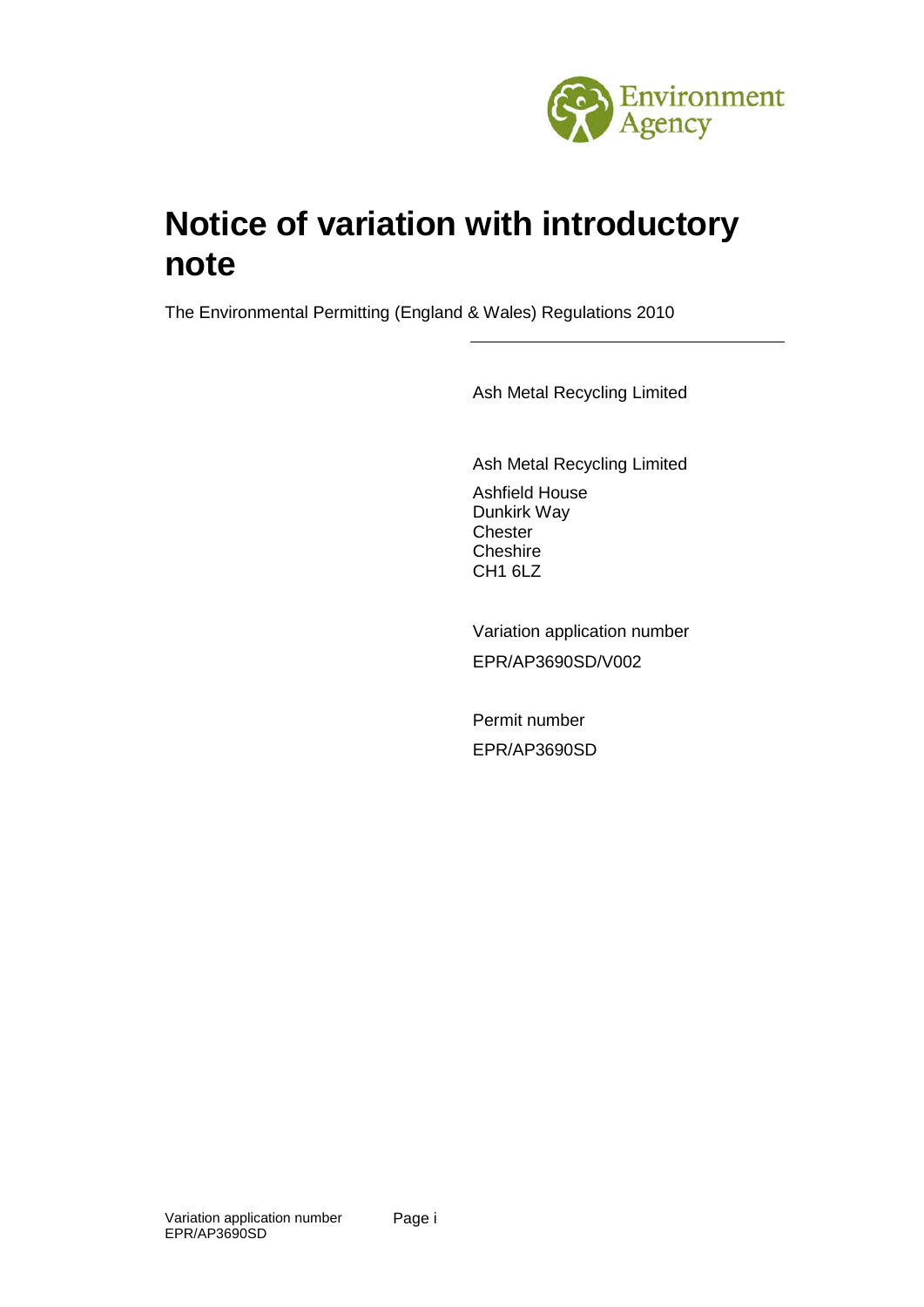## **Ash Metal Recycling Limited Permit number EPR/AP3690SD**

### **Introductory note**

### **This introductory note does not form a part of the notice**

The following notice gives notice of the variation of an environmental permit.

The operator has notified us of a change of the company name. The company number has not changed.

The status log of a permit sets out the permitting history, including any changes to the permit reference number.

| <b>Status log of the permit</b>         |             |                            |
|-----------------------------------------|-------------|----------------------------|
| <b>Description</b>                      | <b>Date</b> | <b>Comments</b>            |
| Waste Disposal Licence to A Mealor &    | 25/05/1984  |                            |
| Sons (Ellesmere Port) Ltd. (Ref. 60814) |             |                            |
| Waste Disposal Licence Modified         | 01/06/1989  |                            |
| Waste Disposal Licence Modified         | 31/03/1994  |                            |
| Waste Management Licence Modified       | 28/01/2005  |                            |
| EAWML 37007 (formerly WDL 60814)        |             |                            |
| Waste Management Licence transferred to | 31/05/2005  | To take effect             |
| Alan's Skip Hire North West Limited     |             | on this date.              |
| Variation notice issued EPR/AP3690SD    | 30/07/2008  |                            |
| (formerly EAWML 37007)                  |             |                            |
| Notified of change of company name      | 10/05/2013  | Company name               |
|                                         |             | change from Alan's         |
|                                         |             | <b>Skip Hire North</b>     |
|                                         |             | <b>West Limited to Ash</b> |
|                                         |             | <b>Metal Recycling</b>     |
|                                         |             | Limited.                   |
| Variation issued EPR/AP3690SD           | 01/07/2013  |                            |

End of introductory note